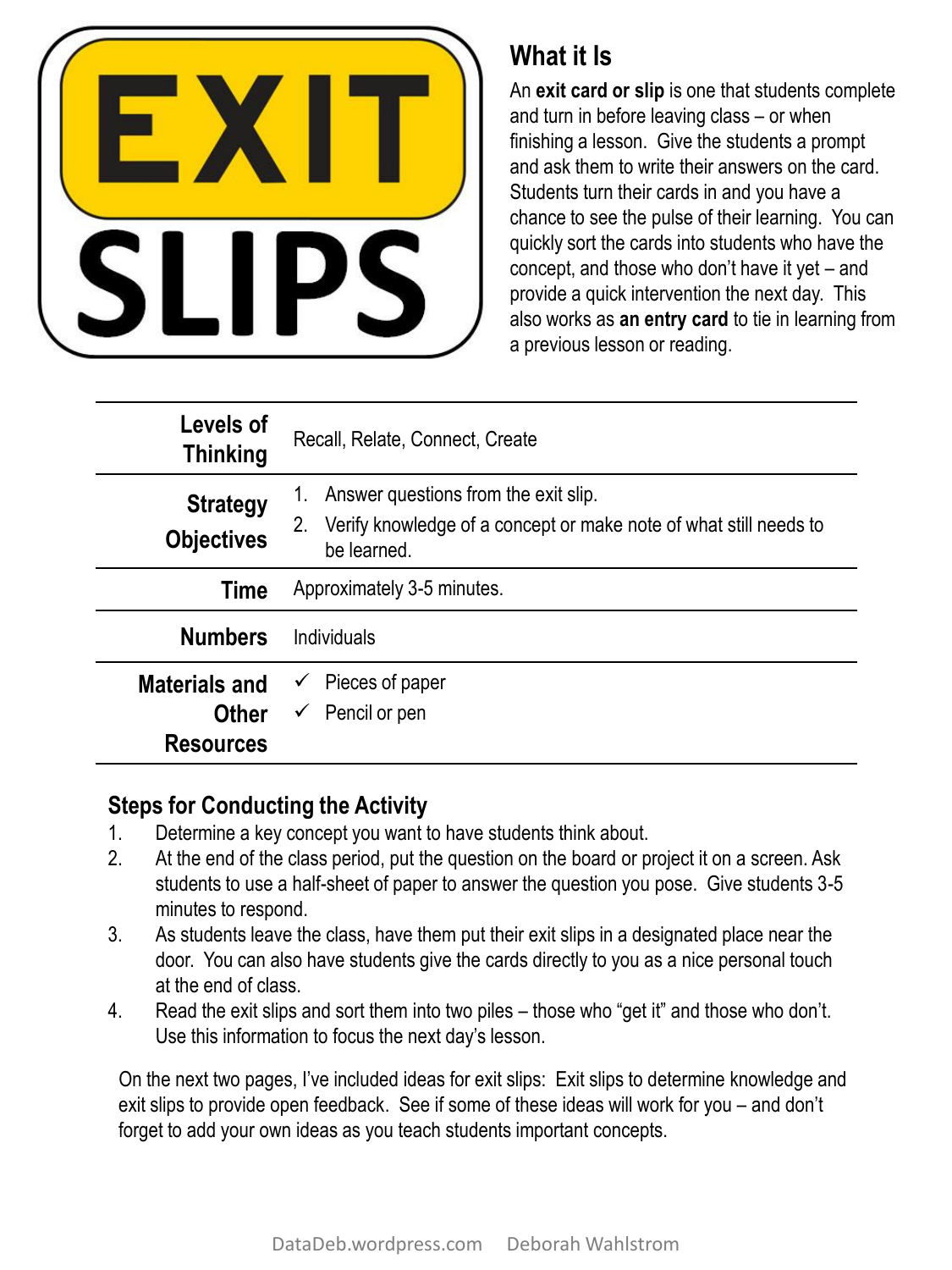## **EXIT** Examples of Exit Slips to Determine Knowledge

| <b>EXIT SLIP</b>                                                                                                    | <b>EXIT SLIP</b>                                                                                        |
|---------------------------------------------------------------------------------------------------------------------|---------------------------------------------------------------------------------------------------------|
| What is the relationship between ____ and<br>7                                                                      | What confuses you about the material we<br>worked with today?                                           |
|                                                                                                                     |                                                                                                         |
| <b>EXIT SLIP</b>                                                                                                    | <b>EXIT SLIP</b>                                                                                        |
| Write a quick summary about                                                                                         | Which is greater, the sum of -220 and 328<br>or the sum of 220 and -328? Explain.                       |
|                                                                                                                     |                                                                                                         |
| <b>EXIT SLIP</b>                                                                                                    | <b>EXIT SLIP</b>                                                                                        |
| What is symmetry?                                                                                                   | Explain why Canada is not a melting pot.                                                                |
|                                                                                                                     |                                                                                                         |
| <b>EXIT SLIP</b>                                                                                                    | <b>EXIT SLIP</b>                                                                                        |
| Write three words with the long "o" sound.                                                                          | Explain the difference between an antonym<br>and a synonym.                                             |
| <b>EXIT SLIP</b>                                                                                                    | <b>EXIT SLIP</b>                                                                                        |
| Of the two graphs we studied today, which<br>is most useful? Why?                                                   | Draw a quick diagram that shows<br>perspective.                                                         |
| <b>EXIT SLIP</b>                                                                                                    | <b>EXIT SLIP</b>                                                                                        |
|                                                                                                                     |                                                                                                         |
| Rate your understanding of today's topic on<br>a scale from 1-10. What can you do to<br>improve your understanding? | Select a quote from your reading that you<br>feel is worthy of some discussion and briefly<br>tell why. |